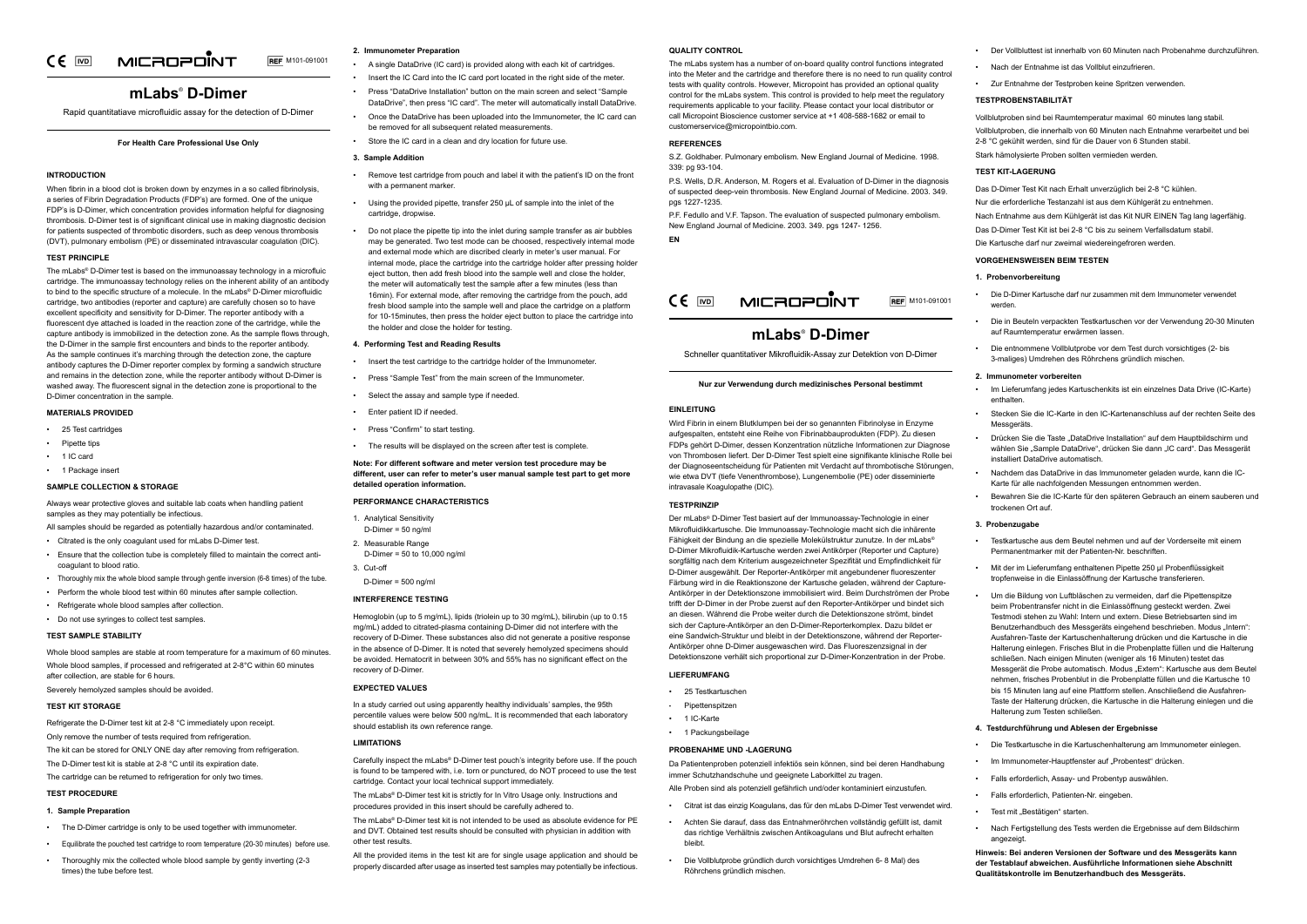## **LEISTUNGSCHARAKTERISTIK**

- 1. Analytische Empfindlichkeit
- D-Dimer =  $50 \text{ nq/m}$
- 2. Messbarer Bereich D-Dimer = 50 bis 10.000 ng/ml
- 3. Schwellenwert

D-Dimer = 500 ng/ml

## **INTERFERENZTEST**

Hämoglobin (bis zu 5 mg/ml), Lipide (Triolein bis zu 30 mg/ml), Bilirubin (bis zu 0,15 mg/ml) hinzugefügt zu D-Dimer-haltigem Citratplasma ergaben keine Interferenz mit der Rückgewinnung von D-Dimer. Überdies haben diese Stoffe bei Nichtvorhandensein von D-Dimer keine positive Reaktion gezeigt. Es ist zu beachten, dass keine stark hämolysierten Proben verwendet werden sollten. Ein Hämatokrit zwischen 30 % und 55 % hat keinen signifikanten Einfluss auf die Rückgewinnung von D-Dimer.

Das mLabs® D-Dimer Test Kit ist nur zur In-vitro-Verwendung bestimmt. Die in dieser Packungsbeilage enthaltenen Anweisungen und Verfahrensvorschriften sind strikt zu befolgen.

## **ZU ERWARTENDE WERTE**

In einer Studie, die an Proben offensichtlich gesunder Personen durchgeführt wurde, lagen die 95. Perzentilwerte unter 100 ng/ml. Wir empfehlen, dass jedes Labor seinen eigenen Referenzbereich festlegen sollte.

#### **EINSCHRÄNKUNGEN**

Vor der Verwendung ist der Beutel des mLabs® D-Dimer-Tests sorgfältig auf Integrität zu überprüfen. Ist der Beutel beschädigt, d. h. aufgerissen oder durchlöchert, darf die Testkartusche NICHT verwendet werden. Setzen Sie sich unverzüglich mit dem zuständigen technischen Support in Verbindung.

Der mLabs® D-Dimer Test Kit ist nicht dazu bestimmt, als absoluter Nachweis für PE und DVT verwendet zu werden. Die Testergebnisse müssen in Verbindung mit weiteren Testergebnissen mit dem behandelnden Arzt erörtert werden.

Da die eingelegten Testproben potenziell infektiös sein können, sind alle mitgelieferten Bestandteile des Test Kits für den Einmalgebrauch bestimmt und müssen nach Verwendung ordnungsgemäß entsorgt werden,

#### **QUALITÄTSKONTROLLE**

Das mLabs-System verfügt über eine Reihe von integrierten Qualitätskontrollfunktionen, die in das Messgerät und die Kartusche integriert sind, so dass keine Qualitätskontrolltests mit Qualitätskontrollen durchgeführt werden müssen. Micropoint bietet jedoch eine optionale Qualitätskontrolle für das mLabs-System an. Diese Kontrolle wird angeboten, um die Erfüllung der für Ihre Einrichtung geltenden gesetzlichen Anforderungen zu erleichtern. Bitte wenden Sie sich an Ihren örtlichen Vertriebspartner oder rufen Sie den Kundenservice von Micropoint Bioscience unter der Rufnummer +1 408-588-1682 an oder schreiben Sie eine E-Mail an customerservice@micropointbio.com.

#### **LITERATURANGABEN**

Siehe englische Gebrauchsanweisung.

**DE**

## **mLabs**®  **D-Dimer**

Ensayo microfluídico cuantitativo rápido para la detección de D-Dimer



## **Solo para uso profesional de atención de salud**

#### **INTRODUCCIÓN**

Cuando la fibrina en un coágulo es descompuesta por enzimas en una fibrinólisis, se forman una serie de Productos de Degradación de Fibrina (FDP). Uno de los FDP únicos es D-Dimer, cuya concentración proporciona información útil para el diagnóstico de trombosis. La prueba D-Dimer es de uso clínico importante en la toma de decisiones de diagnóstico para pacientes con sospecha de trastornos trombóticos, tales como trombosis venosa profunda (TVP), embolismo pulmonar (EP) o coagulación intravascular diseminada (CID).

#### **PRINCIPIO DE PRUEBA**

La prueba D-Dimer de mLabs® se basa en la tecnología de inmunoensayo en un cartucho microfluídico. La tecnología de inmunoensayo se basa en la capacidad inherente de un anticuerpo para ligarse a la estructura específica de una molécula. En el cartucho microfluídico D-Dimer mLabs®, se seleccionan cuidadosamente dos anticuerpos (informador y captura) para que tengan una excelente especificidad y sensibilidad a D-Dimer. El anticuerpo informador con un tinte fluorescente unido es cargado en la zona de reacción del cartucho, mientras que el anticuerpo de captura está inmovilizado en la zona de detección. A medida que fluye la muestra, el D-Dimer en la muestra primero encuentra y se liga al anticuerpo informador. A medida que la muestra continúa su marcha a través de la zona de detección, el anticuerpo de captura se liga al complejo informador de D-Dimer, formando una estructura en sándwich y permanece en la zona de detección, mientras que el anticuerpo informador sin D-Dimer se elimina por lavado. La señal fluorescente en la zona de detección es proporcional a la concentración de D-Dimer en la muestra.

## **MATERIALES PROPORCIONADOS**

- 25 cartuchos de prueba
- Puntas de pipeta
- 1 tarieta IC
- 1 inserto de paquete

## **RECOLECCIÓN Y ALMACENAMIENTO DE MUESTRAS**

Siempre usar guantes protectores y abrigos de laboratorio adecuados al manipular muestras de pacientes, ya que potencialmente pueden ser infecciosas. Todas las muestras deben considerarse potencialmente peligrosas y/o contaminadas.

- Citrado es el único coagulante utilizado para la prueba de mLabs D-Dimer.
- Asegurarse de que el tubo de recolección esté completamente lleno para mantener la relación anticoagulante a sangre correcta.
- Mezclar completamente la muestra de sangre entera a través de una suave inversión (6- 8 veces) del tubo.
- Realizar el análisis de sangre entera en los 60 minutos después de la recolección de la muestra.
- Refrigerar las muestras de sangre entera después de la recolección.
- No utilizar jeringas para recoger las muestras de prueba.

#### **ESTABILIDAD DE LA MUESTRA DE PRUEBA**

Las muestras de sangre entera son estables a temperatura ambiente durante un máximo de 60 minutos.

Las muestras de sangre, si se procesan y refrigeran a 2-8 °C antes de 60 minutos después de su recolección, son estables durante 6 horas.

Las muestras severamente hemolizadas deben ser evitadas.

## **ALMACENAMIENTO DE KIT DE PRUEBA**

Refrigerar el kit de prueba de D-Dimer a 2-8 °C inmediatamente después de su recepción.

Retirar de la refrigeración únicamente el número de pruebas requeridas.

El kit se puede almacenar por SOLO UN DÍA después de retirar de refrigeración. El kit de prueba de D-Dimer es estable a 2-8 °C hasta su fecha de caducidad.

El cartucho se puede volver a refrigerar sólo dos veces.

### **PROCEDIMIENTO DE PRUEBA**

- **1. Preparación de muestra**
- El cartucho D-Dimer debe utilizarse junto con el Immunometer .
- Equilibrar el cartucho de prueba envasado a temperatura ambiente (20-30 minutos) antes de usarlo.
- Mezclar completamente la muestra de sangre entera recolectada por medio de una inversión suave (2-3 veces) del tubo antes de la prueba.
- **2. Preparación de Immunometer**

medidor.

- Se proporciona un único DataDrive (tarjeta IC) junto con cada kit de cartuchos.
- Inserte la tarjeta IC en el puerto de la tarjeta IC ubicado en el lado derecho del
- Presione el botón "DataDrive Installation" en la pantalla principal y seleccione "Sample DataDrive", luego presione "IC Card". El medidor instalará automáticamente DataDrive.
- Una vez que se haya cargado el DataDrive en el Inmunómetro, la tarjeta IC se puede quitar para todas las mediciones relacionadas posteriores.
- Guarde la tarjeta IC en un lugar limpio y seco para usarla en el futuro.

#### **3. Adición de muestra**

- Retirar el cartucho de prueba de la bolsa y etiquetarlo con la identificación del paciente en la parte delantera con un marcador permanente.
- Utilizando la pipeta suministrada, introducir 250 μl de muestra en la entrada del cartucho, gota a gota.
- No colocar la punta de la pipeta en la entrada durante la transferencia de muestra, ya que pueden generarse burbujas de aire. Se pueden elegir dos modos de prueba, modo interna y modo externa respectivamente, los cuales se describen claramente en el manual del usuario del medidor. Para el modo interna, colocar el cartucho en el soporte de cartucho después de presionar el botón de expulsión del soporte, luego añadir sangre fresca al pozo de muestra y cerrar el soporte, el medidor probará automáticamente la muestra después de unos minutos (menos de 16 minutos). Para el modo externa, después de retirar el cartucho de la bolsa, agregar una muestra de sangre fresca en el pozo de muestra y colocar el cartucho en una plataforma durante 10 a 15 minutos, luego presionar el botón de expulsión del soporte para colocar el cartucho en el soporte y cerrar el soporte para las pruebas.

#### **4. Realización de pruebas y lectura de resultados**

- Insertar el cartucho de test en el soporte del cartucho del Immunometer.
- Presionar "Sample Test" en la pantalla principal del Immunometer.
- Seleccionar el ensayo y tipo de muestra si es necesario.
- Ingresar la ID del paciente si es necesario.
- Presionar "Confirmar" para iniciar la prueba.
- Los resultados se mostrarán en la pantalla una vez finalizada la prueba.

**Nota: Para una versión de software y medidor diferentes el procedimiento de prueba puede ser diferente, el usuario puede consultar la parte de prueba de muestras del manual del usuario del medidor para conseguir información más detallada de la operación.**

#### **CARACTERÍSTICAS DE DESEMPEÑO**

- 1. Sensibilidad analítica
- D-Dimer =  $50 \text{ nq/ml}$
- 2. Rango medible
- D-Dimer = 50 a 10,000 ng/ml
- 3. Corte
- D-Dimer = 500 ng/ml

#### **PRUEBAS DE INTERFERENCIA**

Hemoglobina (hasta 5 mg/ml), lípidos (trioleína hasta 30 mg/ml), bilirrubina (hasta 0,15 mg/ml) añadidos a plasma citrado que contiene D-Dimer no interfirieron con la recuperación de D-Dimer. Estas substancias tampoco generaron una respuesta positiva en ausencia de D-Dimer. Se recalca que deben evitarse especímenes severamente hemolizados. Hematocritos entre 30% y 55% no tienen efecto significativo en la recuperación de D-Dimer.

#### **VALORES ESPERADOS**

En un estudio realizado con muestras de individuos aparentemente sanos, los valores del percentil 95 fueron inferiores a 500 ng/ml. Se recomienda que cada laboratorio establezca su propio rango de referencia.

#### **LIMITACIONES**

Inspeccionar cuidadosamente la integridad de la bolsa de prueba D-Dimer mLabs® antes de usarla. Si se descubre que la bolsa ha sido manipulada, es decir, rota o perforada, NO utilizar el cartucho de prueba. Ponerse de inmediato en contacto con su soporte técnico local.

El kit de prueba D-Dimer mLabs® es estricta y únicamente para uso in vitro. Las instrucciones y procedimientos proporcionados en este folleto deben ser cuidadosamente respetados.

El kit de prueba D-Dimer mLabs® no está destinado a ser utilizado como evidencia absoluta de EP y TVP. Los resultados de las pruebas obtenidas deben ser consultados con un médico además de con los resultados de otras pruebas.

Todos los elementos suministrados en el kit de prueba son para aplicación de un solo uso y deben desecharse apropiadamente después de su uso, ya que las muestras de prueba insertadas pueden ser potencialmente infecciosas.

#### **CONTROL DE CALIDAD**

El sistema mLabs tiene una serie de funciones de control de calidad integradas en el medidor y el cartucho, por lo que no es necesario realizar pruebas de control de calidad con controles de calidad. Sin embargo, Micropoint ha proporcionado un control de calidad opcional para el sistema mLabs. Este control se proporciona para ayudar a cumplir con los requisitos reglamentarios aplicables a su instalación. Póngase en contacto con su distribuidor local o llame al servicio de atención al cliente de Micropoint Bioscience al +1 408-588-1682 o envíe un correo electrónico a customerservice@micropointbio.com.

#### **REFERENCIAS**

Ver instrucciones de utilización en inglés.

**ES**

| Symbols Key / Symbolschlüssel / Chave de dos Símbolos / Explication des<br>Symboles / Interpretazione simboli / Chave dos Símbolos |                                                                                                                                                                                                                                       |
|------------------------------------------------------------------------------------------------------------------------------------|---------------------------------------------------------------------------------------------------------------------------------------------------------------------------------------------------------------------------------------|
| $ \overline{VD} $                                                                                                                  | In vitro diagnostics / In-vitro-Diagnostik / Diagnóstico In Vitro / Le<br>diagnostic in vitro / Diagnostica in vitro / Diagnósticos in vitro                                                                                          |
|                                                                                                                                    | Name and Address of Manufacturer / Name und Adresse des<br>Herstellers / Nombre y Dirección del Fabricante / Nom et adresse<br>du fabricant / Nome e indirizzo del produttore / Nome e morada do<br>fabricante                        |
| EC REP                                                                                                                             | European Authorized Representative / Bevollmächtigte Vertretung<br>in der EU / Representante autorizado europeo / Représentant<br>autorisé européen / Rappresentante Europeo Autorizzato /<br>Representante europeu autorizado        |
| CE                                                                                                                                 | CE Marking / CE-Kennzeichen / Marca CE / Marque CE / Marchio<br>CE / Marcação CE                                                                                                                                                      |
|                                                                                                                                    | Temperature limitation / Temperaturbegrenzung /<br>Limitación de Temperatura / Limitation de la température/<br>Limitazione di Temperatura / Limitação da temperatura                                                                 |
| <b>LOT</b>                                                                                                                         | Lot number / Losnummer / Número de Lote / Numéro de lot /<br>Numero di lotto / Número de lote                                                                                                                                         |
| 심                                                                                                                                  | Expiry Date / Verfallsdatum / Fecha de Vencimiento / Date<br>d'expiration / Data di scadenza / Prazo de validade                                                                                                                      |
| $\overline{\mathbb{M}}$                                                                                                            | Date of Manufacture / Herstellungsdatum / Fecha de fabricación /<br>Date de Fabrication / Data di produzione / Data da fabricação                                                                                                     |
|                                                                                                                                    | Do not reuse / Nicht wiederverwenden / No reutilizar / Ne pas<br>réutiliser / Non riutilizzare / Não reutilizar                                                                                                                       |
| <b>REF</b>                                                                                                                         | Catalogue number / Katalog-Nummer / Número de Catálogo /<br>Numéro de catalogue / Numero di catalogo / Número de catálogo                                                                                                             |
| $\sum_{\Sigma=n}$                                                                                                                  | Contains sufficient for n tests / Inhalt ausreichend für n Tests /<br>Contiene suficiente para n pruebas / Contenu suffisant pour n<br>tests / Contiene prodotto sufficiente per n test / Contém material<br>suficiente para n testes |
|                                                                                                                                    | Caution. Read Carefully. / Vorsicht. Sorgfältig lesen. / Precaución.<br>Leer Cuidadosamente. / Mise en garde. Lire attentivement.<br>/ Attenzione. Leggere con attenzione. / Advertência. Leia<br>atentamente.                        |
|                                                                                                                                    |                                                                                                                                                                                                                                       |

# MICAOPOINT

Micropoint Bioscience, Inc.<br>3521 Leonard Court Santa Clara, CA 95054, USA

www.micropointbio.com www.obelis.net customerservice@micropointbio.com

Fax +1 408-588-1620

Obelis SA<br>Bd. General Wahis, 53<br>1030 Brussels, Belgium

Tel +1 408-588-1682<br>
Fax +1 408-588-1620<br>
Fax +32 2 732 60 03

©2019 Micropoint Bioscience, Inc. All rights reserved.Specifications are subject to change without notice. mLabs<sup>®</sup> and Micropoint<sup>®</sup> are registered trademarks of Micropoint Bioscience, Inc. Printed in China. P/N 632-00134 Rev. A3 Revision Date 2019/4/23

1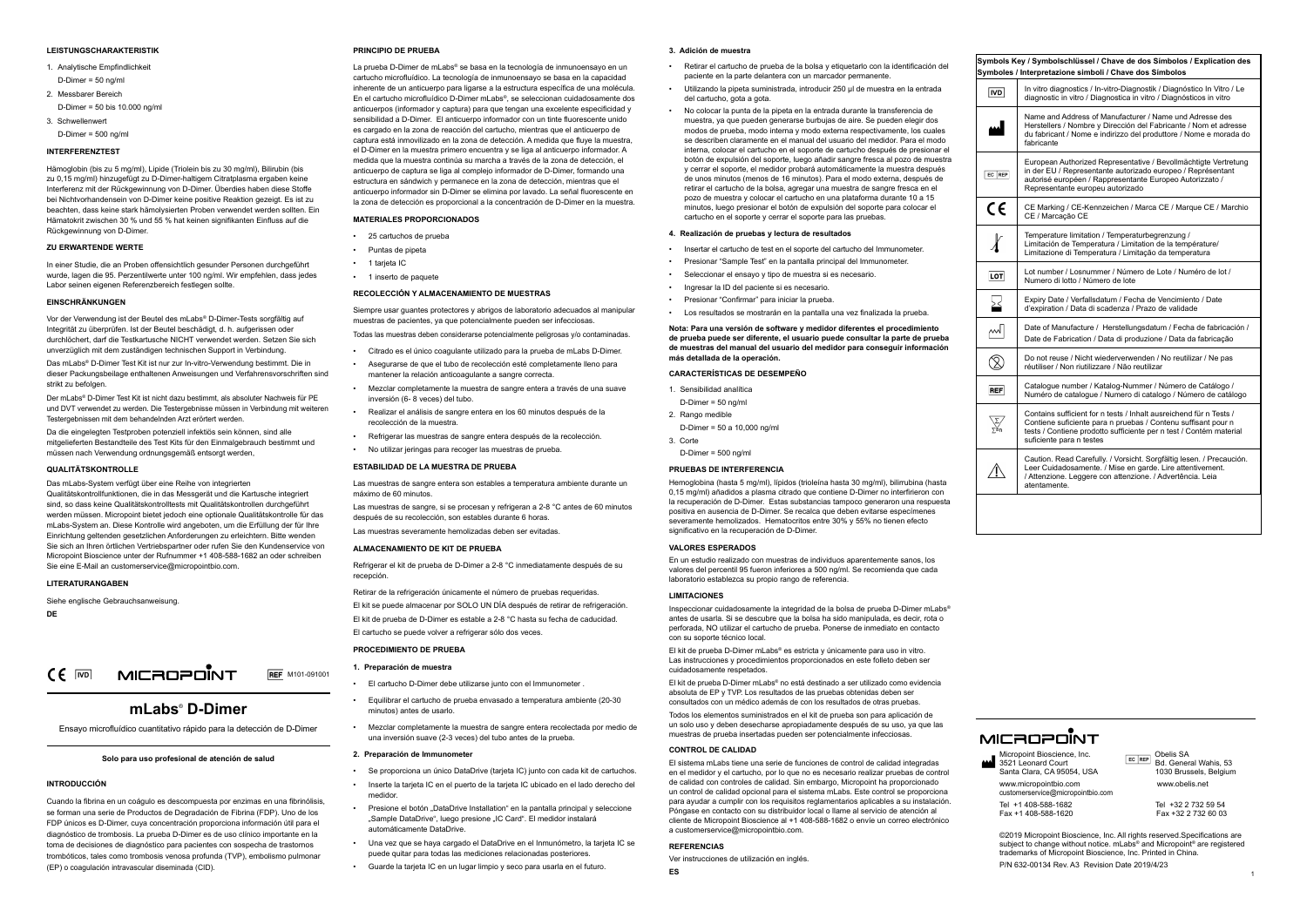#### MICROPONT  $CE$  MD **REF** M101-091001

# **mLabs**®  **D-Dimer**

Test rapide de microfluidique quantitative pour la détection de D-Dimer

## **Pour usage des professionnels de la santé uniquement**

## **INTRODUCTION**

Lorsque la fibrine dans un caillot de sang est décomposée par les enzymes dans une soi-disant fibrinolyse, une série de produits de dégradation de la fibrine (FDP) sont formés. L'un des côtés uniques du FDP est D-Dimer, dont la concentration fournit des informations utiles pour le diagnostic de thrombose. Test D-Dimer est d'une utilité clinique significative dans la prise de décision diagnostique pour les patients soupçonnés d'être des troubles thrombotiques, telles que la thrombose veineuse profonde (TVP), embolie pulmonaire (EP) ou intravasculaire disséminée (CIVD).

#### **PRINCIPE DU TEST**

Le test mLabs® D-Dimer est basé sur la technologie de test immunologique fluorescent dans une cartouche microfluidique. La technologie de test immunologique repose sur la capacité intrinsèque d'un anticorps à se lier à la structure spécifique d'une molécule. Dans la cartouche de microfluidique du mLabs<sup>®</sup> D-Dimer, deux anticorps (journaliste et de capture) sont soigneusement choisis de manière à avoir une excellente spécificité et sensibilité pour D-Dimer. L'anticorps rapporteur avec un colorant fluorescent joint et pré-enduite dans une zone de réaction séparée de la cartouche, alors que l'anticorps de capture est immobilisé dans la zone de détection. Alors que l'échantillon passe à travers, le D-Dimer dans le premier échantillon se rencontre et se lie à l'anticorps rapporteur. Comme l'échantillon continu sa marche à travers la zone de détection, les anticorps capteurs capturent D-Dimer- rapporteur en formant une structure en sandwich et reste dans la zone de détection, tandis que l'anticorps rapporteur sans D-Dimer est éliminé par lavage. Le signal de fluorescence dans la zone de détection est proportionnel à la concentration D-Dimer dans l'échantillon.

## **MATÉRIEL FOURNI**

- 25 cartouches de test
- Pointes de pipette
- 1 Carte CI
- 1 notice d'emballage

#### **PRELEVEMENT D'ECHANTILLONS & STOCKAGE**

Toujours porter des gants et des blouses de laboratoire appropriés lors de la manipulation des échantillons de patients, car ils peuvent être potentiellement infectieux.

Tous les échantillons doivent être considérés comme potentiellement dangereux et/ ou contaminés.t

- Le citrate est le seul coagulant utilisé pour le test D-DimerP de mLabs.
- Assurez-vous que le tube de collecte est complètement rempli de maintenir le bon anticoagulant au rapport de sang.
- Bien mélanger l'échantillon de sang par inversion douce (6-8 fois) du tube.
- Effectuer le test sur sang total dans les 60 minutes après le prélèvement.
- Réfrigérer les échantillons de sang entier après le prélèvement.

• Ne pas utiliser des seringues pour prélever des échantillons de test.

#### **TEST DE STABILITÉ DE L'ÉCHANTILLON**

Les échantillons de sang total sont stables à température ambiante pour une durée maximale de 60 minutes.

Les échantillons de sang, si traités et réfrigérés à une température comprise entre 2-8 ° C dans les 60 minutes après la collecte, sont stables pendant 6 heures.

Les échantillons fortement hémolysés doivent être évités.

## **TEST DU KIT DE STOCKAGE**

Réfrigérer le kit de test D-Dimer à une température comprise entre 2-8 ° C dès réception.

Sortir seulement le nombre de tests requis du réfrigérateur.

Le kit peut être conservé pour une durée de SEULEMENT UN jour après avoir été retiré de la réfrigération.

Le kit de test D-Dimer est stable à 2-8 ° C jusqu'à sa date d'expiration.

La cartouche peut être réfrigérée uniquement deux fois.

#### **PROCÉDURE DE TEST**

### **1. La préparation des échantillons**

• La cartouche du D-Dimer ne doit pas être utilisé en association avec le immunometer.

- Stabiliser la cartouche de distribution de test à température ambiante (20-30 minutes) avant utilisation.
- Mélanger soigneusement l'échantillon de sang total recueilli par une inversion douce (2-3 fois) du tube avant l'essai.

Le kit de test mLabs® D-Dimer est strictement pour utilisation in vitro uniquement. Les instructions et procédures prévues dans cette notice doivent être soigneusement respectées.

#### **2. Préparation Immunometer**

- Un seul DataDrive (carte CI) est fourni avec chaque kit de cartouches.
- Introduisez la carte CI dans le port de carte CI situé à droite du compteur. • Appuyez sur le bouton "DataDrive Installation" sur l'écran principal et
- sélectionnez "Sample DataDrive", puis appuyez sur "IC card". L'indicateur d'immunité installera automatiquement le lecteur de données.
- Une fois DataDrive chargé dans l'indicateur d'immunité, la carte CI peut être enlevée pour toutes les mesures ultérieures.
- Conserver la carte ci dans un endroit propre et sec en vue d'une future utilisation.

## **3. Ajout d'échantillon**

- Retirez la cartouche de test du sachet et l'étiqueter avec l'ID du patient sur le devant avec un marqueur permanent
- À l'aide de la pipette fournie, transférer 250 μL d'échantillon dans l'entrée de la cartouche, goutte à goutte
- Ne pas placer la pointe de la pipette à l'entrée pendant le transfert de l'échantillon vu que des bulles d'air peuvent être générés. Deux modes de test peuvent être choisis, le mode interne et le mode externe, qui sont décrits clairement dans le manuel de l'utilisateur. Pour le mode interne, placer la cartouche dans le support de la cartouche après avoir appuyé sur le bouton d'éjection du support, puis ajouter du sang frais dans le puits de l'échantillon et fermer le support, le compteur testera automatiquement l'échantillon après quelques minutes (moins de 16min). Pour le mode externe, après avoir retiré la cartouche de la poche, ajouter un échantillon de sang frais dans l'échantillon et placer la cartouche sur une plate-forme pendant 10-15 minutes, puis appuyer sur le bouton d'éjection du support pour placer la cartouche dans le support et fermer le support pour lancer le test

Il test D-Dimer mLabs® si basa sulla tecnologia dell'analisi immunologica in una cartuccia microfluidica. La tecnologia dell'analisi immunologica si basa sulla capacità intrinseca di un anticorpo di legarsi alla struttura specifica di una molecola. Nella cartuccia microfluidica D-Dimer di mLabs®, due anticorpi (di rivelazione e di cattura) sono scelti accuratamente in modo da avere eccellenti specificità e sensibilità per D-Dimer. L'anticorpo di rivelazione, con applicato un colorante fluorescente è caricato nella zona di reazione della cartuccia, mentre l'anticorpo di cattura è immobilizzato nella zona di rilevamento. Mentre il campione scorre attraverso, il D-Dimer nel campione incontra e si lega per primo all'anticorpo di rivelazione. Mentre il campione continua il suo flusso attraverso la zona di rilevamento, l'anticorpo di cattura si lega al complesso D-Dimer rivelatore formando una struttura a sandwich e rimane nella zona di rilevamento mentre l'anticorpo di rivelazione senza D-Dimer viene lavato via. Il segnale fluorescente nella zona di rilevazione è proporzionale alla concentrazione di D-Dimer nel campione.

## **4. Effectuer le Test et la lecture des résultats**

- Insérer la cartouche de test dans le support de cartouche du Immunometer.
- Appuyer sur "Sample Test" sur l'écran principal de l'Immunometer.
- Sélectionner le dosage et le type d'échantillon si nécessaire.
- Entrer l'ID du patient si nécessaire.
- Appuyer sur "Confirm" pour démarrer le test.
- Les résultats seront affichés sur l'écran une fois le test terminé.

**Remarque : En raison des différents logiciels utilisés et de la version du compteur, la procédure de test peut être différente, l'utilisateur peut se référer à la partie de test d'échantillon du manuel d'utilisation du compteur pour obtenir des informations plus détaillées relatives aux opérations à effectuer.**

**CARACTÉRISTIQUES DE PERFORMANCE**

- 1. Sensibilité analytique
- D-Dimer = 50 ng/ml
- 2. Plage mesurable

D-Dimer = 50 à 10,000 ng/ml

3. Cut-off

## D-Dimer = 500 ng/ml

## **TEST DE BROUILLAGE**

Hémoglobine (jusqu'à 5 mg/mL), lipides (trioléine jusqu'à 30 mg/mL), bilirubine (jusqu'à 0,15 mg/mL) ajouté au citrate-plasma contenant du BNP n'a pas interféré avec le recouvrement de la BNP. Ces substances également n'ont pas générés une réponse positive en l'absence de D-Dimer . Il est à noter que les échantillons fortement hémolysés doivent être évitées. Hématocrite entre 30% et 55% n'a pas d'effet significatif sur la récupération du D-Dimer 3 .

### **VALEURS ATTENDUES**

Dans une étude réalisée à l'aide d'échantillons d'individus apparemment en bonne santé, les valeurs du 95e percentile étaient inférieures à 500 ng/mL. Il est recommandé que chaque laboratoire établisse ses propres valeurs de référence.

## **LIMITES**

Inspectez soigneusement l'intégrité du test de la poche du mLabs® D-Dimer avant utilisation Si la poche se trouve être falsifiés, soit déchiré ou percé, n'utilisez pas la cartouche de test. Contactez votre support technique local immédiatement.

- 1. Sensibilità analitica
- $D$ -Dimer = 50 ng/ml
- 2. Intervallo misurabile
- D-Dimer = da 5 a 10.000 ng/ml
- 3. Compensazione
- D-Dimer =  $500 \text{ nq/ml}$

Le kit de test mLabs® D-Dimer n'est pas destiné à être utilisé comme preuve absolue de EP et DVT. les résultats des tests obtenus devraient être consultés avec un médecin en plus des autres résultats de tests.

Tous les éléments fournis dans le kit de test sont pour une application à usage unique et doivent être jetés de manière appropriée après usage vu que les échantillons d'essai insérés peuvent être potentiellement infectieux.

### **CONTRÔLE QUALITÉ**

Le système mLabs a plusieurs fonctions intégrées de contrôle de la qualité dans l'appareil et la cartouche et en conséquence il n'est pas nécessaire d'effectuer des tests de contrôle qualité avec des contrôles pertinents. Cependant Micropoint a fourni un contrôle qualité facultatif pour le système mLabs. Ce contrôle est fourni pour satisfaire aux exigences règlementaires applicables à votre installation. Veuillez contacter votre distributeur local ou le service à la clientèle de Micropoint Bioscience au +1 408-588-1682 ou par email à customerservice@micropointbio. com.

#### **RÉFÉRENCES**

Voir la notice d'utilisation en anglais.

**FR**

 $CE$   $\overline{[ND]}$ **REF** M101-091001

## **D-Dimer mLabs**®

Analisi microfluidica quantitativa rapida per il rilevamento di D-Dimer

## **Destinato solo ad operatori sanitari**

#### **INTRODUZIONE**

Quando fibrina in un coagulo di sangue è ripartita da enzimi in una cosiddetta fibrinolisi, si formano una serie di prodotti di degradazione della fibrina (FDP). Una delle FDP uniche è D-Dimer, la cui concentrazione fornisce informazioni utili per la diagnosi di trombosi. Il test D-Dimer è di uso clinico significativo nella decisione diagnostica di pazienti che si sospetta presentino disordini trombotici, come trombosi venosa profonda (DVT), embolia polmonare (PE) o coagulazione intravascolare disseminata (CID).

#### **PRINCIPIO DEL TEST**

## **MATERIALI FORNITI**

- 25 cartucce di prova
- Puntali per pipette
- 1 scheda IC
- 1 Fascicolo del prodotto

#### **RACCOLTA E STOCCAGGIO DEL CAMPIONE**

Indossare sempre guanti protettivi e camici di laboratorio idonei durante la manipolazione dei campioni dei pazienti in quanto potenzialmente infettivi. Tutti i campioni devono essere considerati potenzialmente pericolosi e/o contaminati.

- Il citrato è l'unico coagulante usato per il test D-Dimer di mLabs.
- Assicurarsi che la provetta di raccolta sia completamente riempita per mantenere il corretto rapporto fra anticoagulante e sangue
- Mescolare accuratamente il campione di sangue intero capovolgendo delicatamente (6-8 volte) la provetta.
- Eseguire il test del sangue intero entro 60 minuti dal prelievo del campione.
- Raffreddare i campioni di sangue intero dopo il prelievo.
- Non utilizzare siringhe per prelevare il campione per il test

MICROPOINT

## **STABILITÀ DEL CAMPIONE DI PROVA**

- I campioni di sangue intero sono stabili a temperatura ambiente per un massimo di 60 minuti.
- I campioni di sangue, se trattati e refrigerati a 2-8° C entro 60 minuti dal prelievo, sono stabili per 6 ore.
- Evitare campioni gravemente emolizzati.

## **STOCCAGGIO DEL KIT PER TEST**

- Refrigerare il kit per test D-Dimer a 2-8° C immediatamente dopo la ricezione.
- Rimuovere solo il numero di test necessari dalla refrigerazione.
- Il kit può essere conservato SOLO UN giorno dopo la rimozione dalla refrigerazione.
- Il kit per test D-Dimer è stabile a 2-8° C fino alla data di scadenza.
- La cartuccia può essere ri-refrigerata solo due volte.

## **PROCEDURA DEL TEST**

## **1. Preparazione del campione**

- La cartuccia D-Dimer deve essere utilizzata solo con Immunometer.
- Equilibrare le cartucce di prova imbustate a temperatura ambiente (20-30 minuti) prima dell'uso.
- Miscelare accuratamente il campione di sangue intero prelevato capovolgendo delicatamente (2-3 volte) la provetta prima del test.

## **2. Preparazione di Immunometer**

- Con ogni kit di cartucce viene fornito un singolo DataDrive (scheda IC).
- Inserire la scheda IC nell'apposita porta, situata sul lato destro del misuratore.
- Premere il pulsante "Installazione DataDrive" sulla schermata principale e selezionare "DataDrive del campione", quindi premere "Scheda IC". Il misuratore installerà automaticamente il DataDrive.
- Una volta caricato il DataDrive nell'Immunometer, la scheda IC potrà essere rimossa per tutte le misurazioni correlate successive.
- Conservare la scheda IC in un luogo pulito e asciutto per gli utilizzi futuri.

## **3. Aggiunta di campioni**

- Rimuovere la cartuccia di prova dalla busta e contrassegnarla con l'ID del paziente sul lato anteriore con un pennarello permanente.
- Usando la pipetta fornita, trasferire 250 μL di campione nell'ingresso della cartuccia, lasciandolo cadere.
- Non collocare la punta della pipetta nell'ingresso durante il trasferimento del campione in quanto si potrebbero generare delle bolle d'aria. Possono essere scelte due modalità di test, rispettivamente la modalità interna e la modalità esterna, che vengono descritte chiaramente nel manuale d'uso del misuratore. Per la modalità interna, posizionare la cartuccia nel porta cartuccia dopo aver premuto il pulsante di espulsione del supporto, quindi aggiungere sangue fresco nel pozzetto campione e chiudere il supporto, il misuratore testerà automaticamente il campione dopo alcuni minuti (meno di 16 minuti). Per la modalità esterna, dopo aver rimosso la cartuccia dalla busta, aggiungere il campione di sangue fresco nel pozzetto campione e inserire la cartuccia su una piattaforma per 10-15 minuti, quindi premere il pulsante di espulsione del supporto per inserire la cartuccia nel supporto e chiudere il supporto per procedere al test.

## **4. Esecuzione del test e lettura dei risultati**

- Inserire la cartuccia di prova nel supporto cartuccia dell'Immunometer.
- Premere "Test campione" dalla schermata principale dell'Immunometer.
- Selezionare il tipo di analisi e il tipo di campione, se necessario.
- Inserire l'ID del paziente, se necessario.
- Premere "Conferma" per avviare il test.
- I risultati verranno visualizzati sullo schermo dopo che il test è completo.

## **Nota: Per versioni diverse di software e misuratore, la procedura di test potrebbe essere diversa, l'utente può fare riferimento alla parte Test campione del manuale d'uso del misuratore per ottenere informazioni dettagliate sull'operazione.**

## **CARATTERISTICHE DELLA PRESTAZIONE**